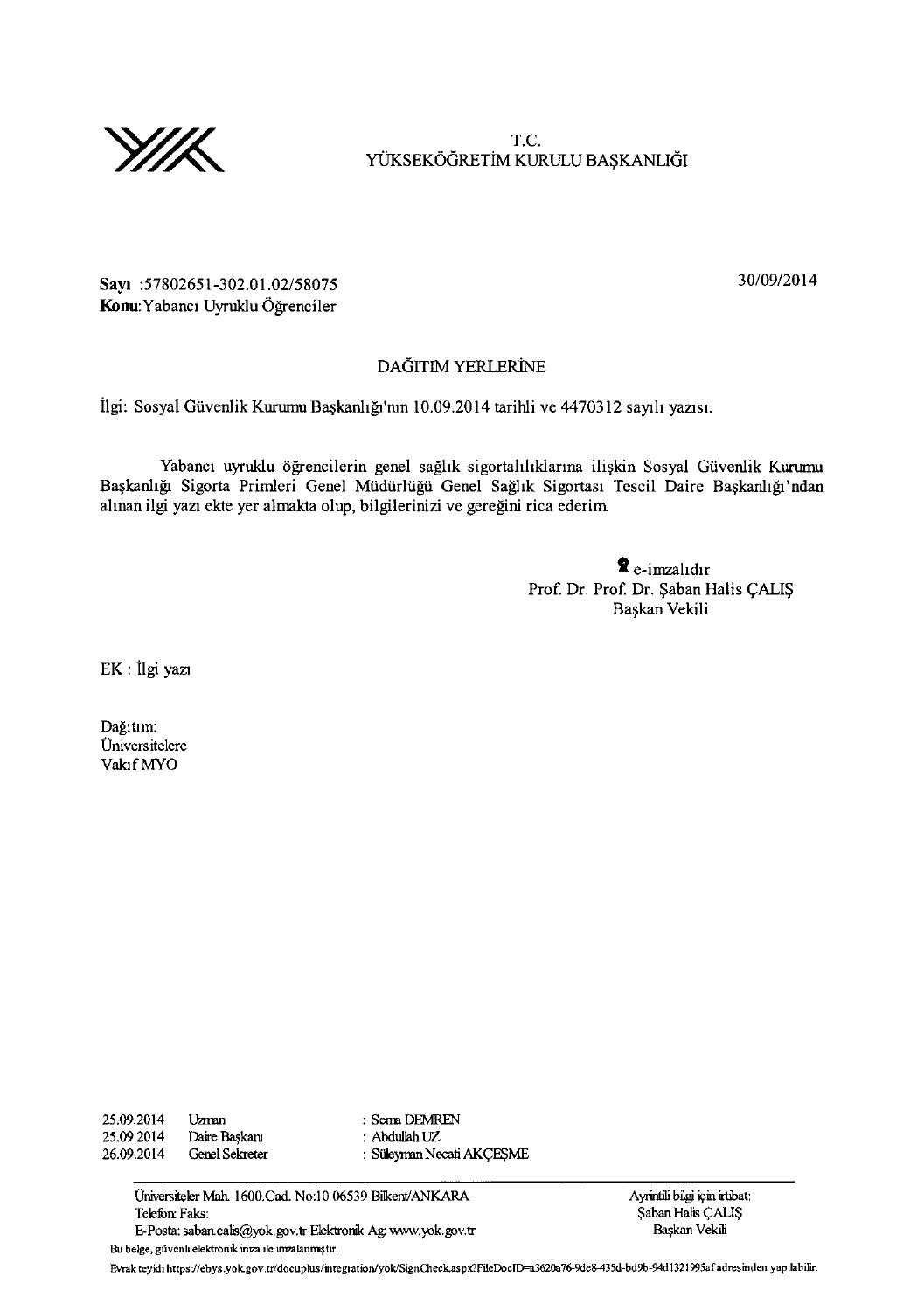



T.C. SOSYAL GUVENLiK KURUMU BA\$KANLIGI Sigorta Primleri Genel Müdürlüğü Genel Sağlık Sigortası Tescil Daire Başkanlığı

Sayı: 95474873/100-02 YABANCI UYRUKLU ÖĞRENCİLER/4470312 10/09/2014 Konu : Yabancı uyruklu öğrencilerin genel sağlık sigortalılığı

## YUKSEKOGRETIM KURULU BASKANLIGINA

5510 sayılı Kanunun 60 inci maddesinin yedinci fikrasında 6486 sayılı Kanun ile yapılan değişiklik ile 29/5/2013 tarihinden itibaren ükemizde öğrenim gören bütün yabancı uyruklu öğrencilerin, öğrenim gördükleri okullara il işlemleri yapılmaktadır.

.<br>K.a. Ülkemizde öğrenim görmekte olan yabancı uyruklu öğrencilerin genel sağlık sigortalılıkları Kanunun 61 inci maddesinin altıncı fikrası gereği Kurumumuza müracaatları üzerine ve müracaat tarihini takip eden günden itibaren birer yıllık yapılmakta ve öğrenimleri süresince devam etmektedir. Bu kişilerin genel sağlık sigortalılıklarının sona erdirilmesi de ancak Kanunda belirtilen nedenlerin meydana gelmesi halinde mümkün olup talep ile sona erdirilmemektedir.

Diğer taraftan bu kapsamdaki yabancı uyruklu öğrencilerin, 82 nci maddeye göre belirlenen prime esas günlük kazanç alt sınırının üçte birinin 30 günlük tutarının %12 si olarak hesaplanan genel sağlık sigortası prim tutarlarının kendilerince ödenmesi gerekmektedir.<br>Kurumumuz internet sitesinde yayınlanan yabancı uyruklu öğrencilerin genel sağlık sigortası

tescillerine ilişkin önemli hususların belirtildiği duyuru ile ülkemizde öğrenim görmekte olan yabancı<br>uyruklu öğrencilerden genel sağlık sigortalısı olmak isteyenlerin okullarına ilk kayıt yaptırdıkları tarihten itibaren üç ay içinde öğrenim gördükleri okulların bulunduğu yerdeki sosyal güvenlik il müdürlüğü/sosyal güvenlik merkezlerine yazılı olarak başvurmaları gerektiği aksi halde bu kapsamdaki yabancı uyruklu öğrencilerin, öğr

Yabancı uyruklu öğrencilerin genel sağlık sigortalılıklarına ilişkin yaşanması muhtemel sorunların<br>önlenebilmesini teminen söz konusu duyurunun Kurumunuz web sitesinde yayımlanması ile ayrıca<br>üniversitelerin de konuya iliş

Bilgi edinilmesini ve gereğini arz ederim.

EKLER: l-Duyuru metni (Türkçe) 2-Duyuru metni (Ingilizce) Serkan QOMEN

Genel Müdür a. Daire Başkanı Güvenli Elektronik İmzalı Aslı İle Aynıdır  $1.0.09/20.(4)$ 

Adres: Mithatpaşa Cad No:7 Irtibat Tel No: 0 312 458 80 07 e-posta:gsstescil@sgk.gov.tr

066650 SIHHIYE/ANKARA Faks : 0 312 433 34 06

Bu belge, 5070 sayılı Elektronik İmza Kanununun 5 inci maddesi gereğince güvenli elektronik imza Irtibat: C.POLAT APAYDIN<br>Elektronik Ağ: www.sgk.gov.t Elektronik Ağ: www.sgk.gov.tr



KAYIT DIŞI ÇALIŞMAYIN<br>GELECEĞIMZI DİŞKE ATMA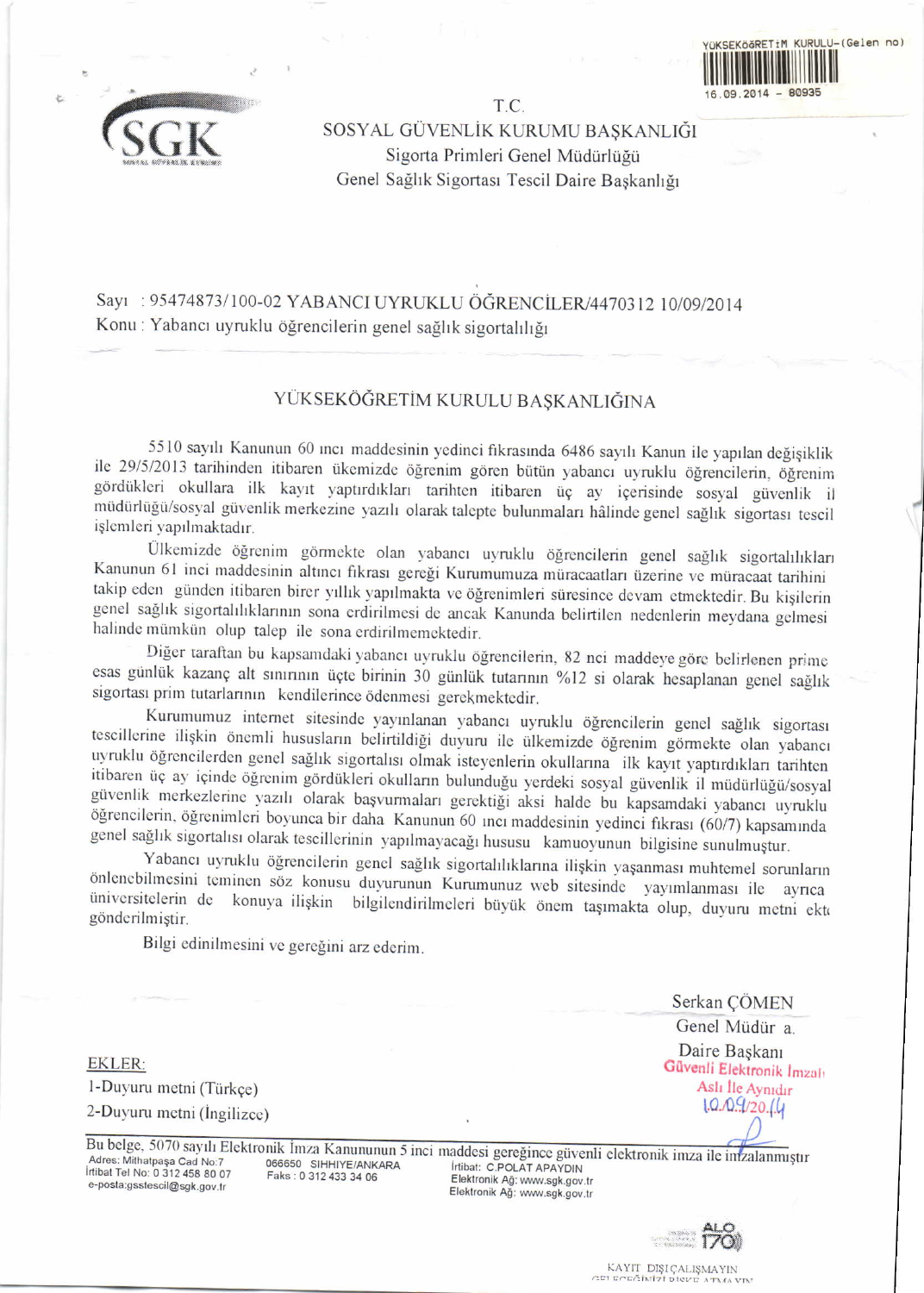

 $... / 09 / 2014$ 

## YABANCI UYRUKLU ÖĞRENCİLERİN GENEL SAĞLIK SİGORTALILIĞI HAKKINDA ÖNEMLI DUYURU

5510 sayrlr Kanunun 60 rncr maddesinin yedinci fikrasrnda 6486 sayrh Kanun ile yaprlan değişiklik ile 29/5/2013 tarihinden itibaren;

Ülkemizde öğrenim gören bütün yabancı uyruklu öğrencilerin, öğrenim gördükleri okullara ilk kayıt yaptırdıkları tarihten itibaren üç ay içerisinde sosyal güvenlik il müdürlüğü/sosyal güvenlik merkezine yazılı talepte bulunmaları hâlinde genel sağlık sigortalısı tescil işlemleri yapılmaktadır.

29/5/2013 tarihinden sonra ilk defa kayıt yaptıran öğrencilerden, ilk kayıt tarihinden itibaren üç ay içinde, öğrenim gördükleri okulların bulunduğu yerdeki sosyal güvenlik il müdürlüğü/sosyal güvenlik merkezine talep dilekçesi ve öğrenim gördükleri okullarına ait ilk kayıt tarihini gösterir öğrenci belgesi ile başvurmaları halinde, yazılı talepte bulundukları tarihi takip eden gün itibariyle bir yıllık genel sağlık sigortalılıkları yapılmaktadır. Bu şekilde genel sağlık sigortası tescilleri yapılan yabancı uyruklu öğrencilerin, Kanunun 82 nci maddesine göre belirlenen prime esas günlük kazanç alt sınırının üçte birinin 30 günlük tutan üzerinden hesaplanan genel sağlık sigortası priminin kendileri tarafından ödenmesi gerekmektedir. (1/7/2014-31/12/2014 tarihleri için bu tutar aylık 45,36 TL'dir)

Diğer taraftan, yürürlükteki Kanunlar çerçevesinde tescili yapılan yabancı uyruklu öğrencilerin genel sağlık sigortalılıkları bu Kanunda belirtilen nedenlerle sona ermektedir.

Öğrenim görecekleri okullara ilk kayıt yaptırdıkları tarihten itibaren, genel sağlık sigortalısı olmak için Kurumumuza üç aylık süre içerisinde yazılı talepte bulunmayan yabancı uyruklu öğrencilerin ise, öğrenimleri süresince bir daha genel sağlık sigortası tescili yapılmayacaktır.

Bu nedenle yabancı uyruklu öğrencilerden genel sağlık sigortalısı olmak isteyenlerin okullarına ilk kayıt yaptırdıkları tarihinden itibaren üç aylık süre içerisinde Kurumumuza yazılı olarak talepte bulunmaları gerektiği hususu;

Kamuoyuna önemle duyurulur.